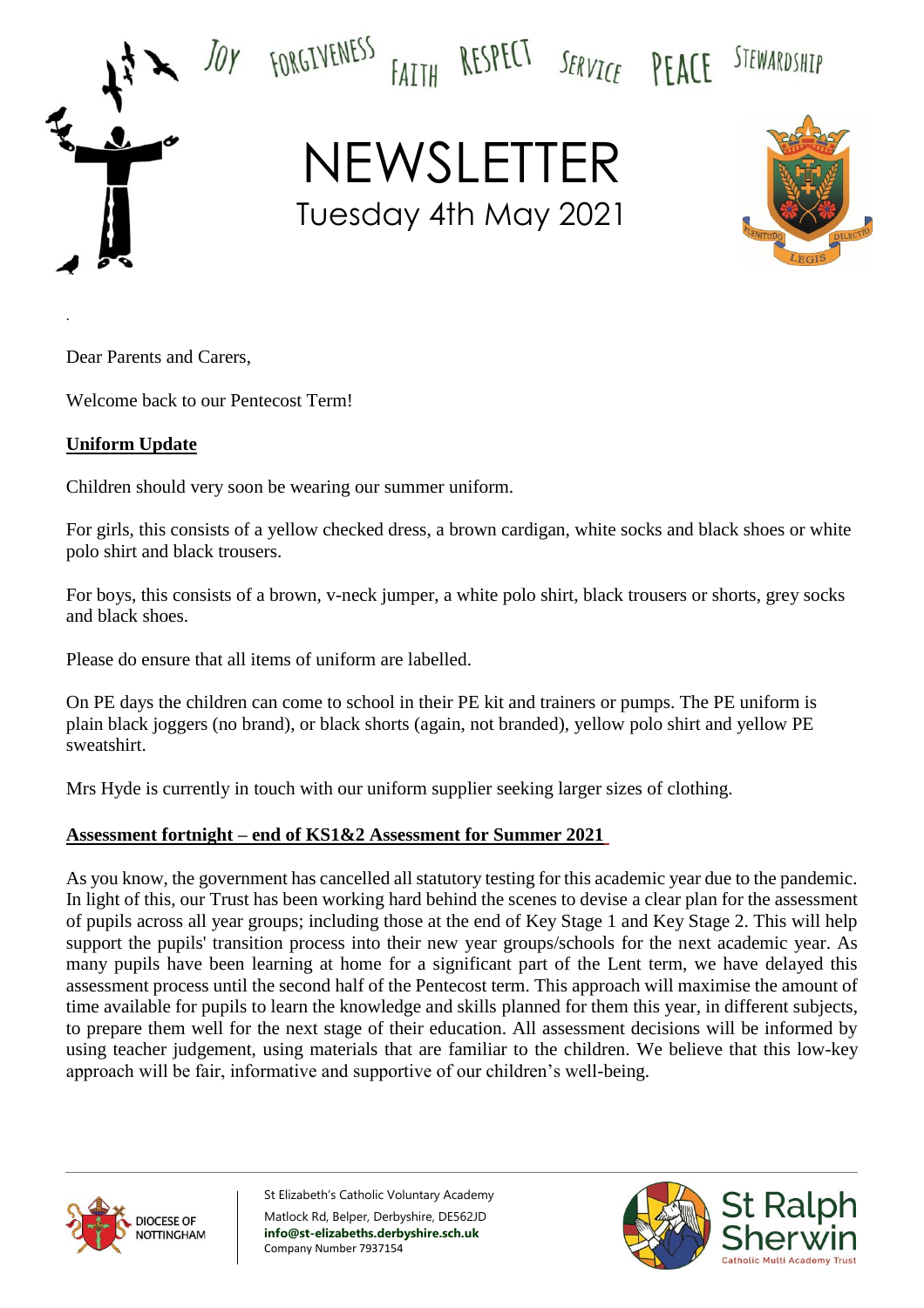# **My BookBlog (KS2)**

Your child should still bring their MyBookBlog home reading book to school on their allocated 'book change' days – this will allow the teachers and TAs to continue reading with the children and monitoring their progress. If your child does not bring their book for 3 weeks, a letter will come home with a polite remainder, asking you to return this. If it still doesn't come back to school you'll be asked to cover the cost of the book.

# **STEM week**

We will be having a Science, Technology, Engineering and Maths week in the week beginning 12<sup>th</sup> July. The children will be engaging in various aspects of these subjects within their classrooms. If you feel your job lends itself to these subject areas and you would be willing to talk to the children to inspire them with subject choices, skills needed and how exciting job opportunities are in your area we would love you to send in a short video for us to share with children during this week. This can be emailed to [info@st](mailto:info@st-elizabeths.derbyshire.sch.uk)[elizabeths.derbyshire.sch.uk](mailto:info@st-elizabeths.derbyshire.sch.uk) with the heading STEM week. We look forward to receiving your inspirational talks!

## **Dates for your Diary…**

Monday 31st May – Friday 4th June Pentecost Half term School Closed

Monday 7th June – Friday  $18<sup>th</sup>$  June assessment fortnight

Friday 9th July: End of Day Reports go out to parents via email.

Wednesday 14th July: 3:30pm -5pm Reports Consultation Evening Appointments to be made should you wish to speak to your child's class teacher about something specific on the report.

Wednesday 21st July: Break up for summer holiday.

Please see the next page for term dates for next academic year.

As always, many thanks for your continued support for our whole school community.

God bless,

*A J Clemens*

Mrs Clemens

Head Teacher.



St Elizabeth's Catholic Voluntary Academy Matlock Rd, Belper, Derbyshire, DE562JD **info@st-elizabeths.derbyshire.sch.uk** Company Number 7937154